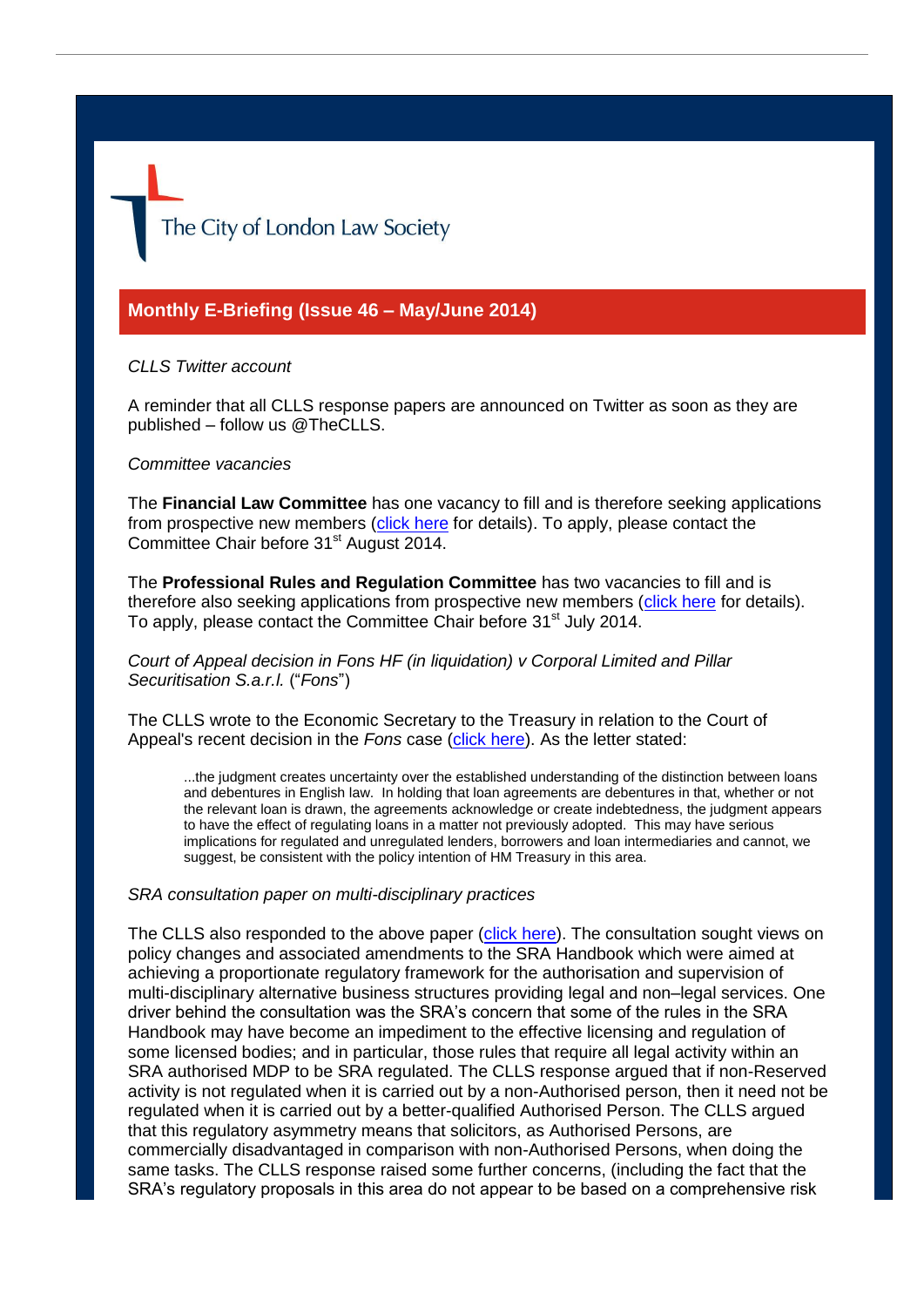analysis of the field), and responded to the specific consultation questions.

*HMT consultation on the implementation of Bail-in powers.*

The **Financial Law Committee** and **Insolvency Law Committee** recently produced a joint response to the HMT consultation on the implementation of Bail-in powers [\(click here\)](http://www.citysolicitors.org.uk/attachments/article/121/20140514%20CLLS%20response%20to%20HMT%20open%20consultation%20on%20the%20implementation%20of%20Bail-in%20powers%20(final).pdf). The consultation paper invited comments on three draft secondary instruments related to bail-in powers, and several other issues. The Committees' joint response commented in detail on a number of issues including the inter-relationship between the Financial Services (Banking Reform) Act 2013, statutory instruments made under that act and the Bank Recovery and Resolution Directive ("BRRD"); creditor hierarchy on Bail-in; preferential creditors; netting, set-off and protected arrangements; and valuations, bail-in and compensation. The response also commented on the Compensation Regulations and the Restriction Order.

*City of London Law Society Land Law Committee's suggested community infrastructure levy drafting and explanatory notes*

The **Land Law Committee** has produced the above document [\(click here\)](http://www.citysolicitors.org.uk/attachments/article/114/Community%20infrastructure%20levy%20drafting.pdf).

*Combar/CLLS specimen Agreement for the Supply of Legal Services by a Barrister in a Commercial Case (Version 2.1), and updated guidance note.* 

Version 2.1(dated 23 June 2014) of the specimen agreement has been published [\(click](http://www.citysolicitors.org.uk/attachments/article/112/20140624%20Combar%20CLLS%20Barrister)  [here\)](http://www.citysolicitors.org.uk/attachments/article/112/20140624%20Combar%20CLLS%20Barrister), along with an updated guidance note [\(click here\)](http://www.citysolicitors.org.uk/attachments/article/112/20140624%20Guidance%20note%20on%20Combar%20CLLS%20barrister).

*Further SRA consultation on proposed changes to the registered European lawyer regime*

The **Professional Rules and Regulation Committee ("PR&RC)** responded to the above consultation [\(click here\)](http://www.citysolicitors.org.uk/attachments/article/108/20140624%20CLLS%20response%20to%20SRA%20further%20consultation%20on%20proposed%20changes%20to%20the%20registered%20European%20lawyer%20regime.pdf), as well as the SRA consultations listed below.

#### *SRA consultation "Red Tape Initiative: Residual client balances"*

The consultation sought views on proposals to amend the SRA Account Rules 2011 relating to how practitioners deal with client money they are unable to return to clients at the end of a matter (residual client balances), including the processes surrounding the withdrawal of such funds and the basis for distribution to charities. The Committee's submission in response [\(click here\)](http://www.citysolicitors.org.uk/attachments/article/108/20140523%20CLLS%20response%20to%20SRA%20consultation%20) stated that the CLLS supported a proposal to increase the level at which practitioners could self-certify transfers of residual client balances, although it noted that there were differing views within the CLLS about the level at which SRA authorisation should be required. The submission also expressed concern that a significant increase in the selfcertification level should be balanced by appropriate but proportional checks and balances. Furthermore, it agreed with the SRA's view that the SRA ought not to restrict the charities to which residual balances should be transferred.

#### *SRA consultation "Annual keeping of the roll exercise"*

The consultation sought views on proposals to remove "the unnecessary and over burdensome process which requires solicitors who do not hold practising certificates to complete a yearly online application and pay a fee if they wish their name to remain on the roll of solicitors". The Committee's submission in response [\(click here\)](http://www.citysolicitors.org.uk/attachments/article/108/20140507%20PRRC%20response%20to%20SRA%20consultation%20) broadly agreed with the consultation proposal to stop the annual updating process while keeping the power for the SRA to carry out updates when it thinks these are needed. It also broadly agreed with the proposal's expressed purpose, being 'to remove the unnecessary and burdensome process' involved with solicitors who do not have Practising Certificates ('PCs') having to renew their roll applications annually. However, the submission also raised concerns about the failure of the consultation paper to address the impact of remaining on the roll in any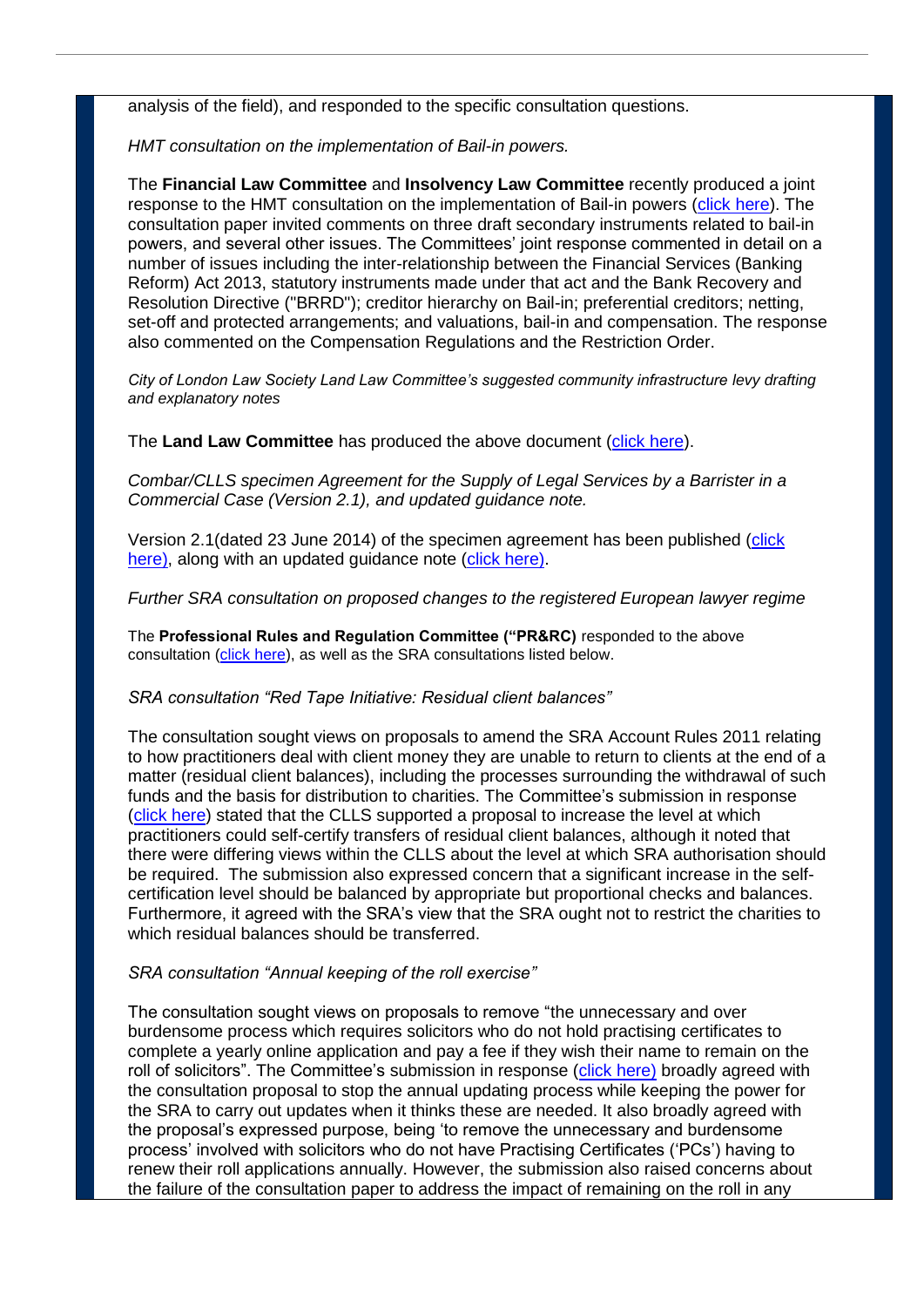detail, including in relation to the status of undertakings given by non-practising solicitors who remain on the roll. It also raised concerns about some of the consequences that might arise were the annual renewal process to be dispensed with.

## *SRA consultation "Proportionate regulation: changes to reporting accounting requirements"*

This consultation paper contained two proposals: that the mandatory requirement that firms must submit an annual accountant's report to the SRA be removed, and that COFAs be required to sign a declaration that they are satisfied that their respective firms are managing their client accounts in accordance with the SRA Account Rules. The proposals formed part of an SRA programme to reform its regulatory regime "to reduce unnecessary burdens and provide flexibility of approach to deliver good financial management". The submission [\(click](http://www.citysolicitors.org.uk/attachments/article/108/20140617%20Proportionate%20regulation%20-%20changes%20to%20reporting%20accounting%20requirements%20(final).pdf)  [here\)](http://www.citysolicitors.org.uk/attachments/article/108/20140617%20Proportionate%20regulation%20-%20changes%20to%20reporting%20accounting%20requirements%20(final).pdf) responded to the specific consultation questions, and argued more generally that the consultation was premature, and that no changes should be made to the current reporting accountant regime until such time as the general review of the SRA accounts rules had been completed.

## *SRA consultation "Compensation Arrangements Review: the introduction of an eligibility criteria"*

The consultation invited views on the SRA's arrangements for compensating clients who suffer financial loss due to dishonesty, failure to account or civil liability of uninsured practitioners. The Committee's submission [\(click here\)](http://www.citysolicitors.org.uk/attachments/article/108/20140618%20CLLS%20response%20to%20SRA%20consultation%20) responded to the specific consultation questions. The submission also expressed, more generally, a concern that the SRA was consulting on an important topic that may have significant implications, in particular for consumers who do suffer losses, without explaining (i) clearly what had driven the proposal or (ii) providing supporting evidence, that only the SRA could provide, about the impact of the proposal.

## *SRA consultation "Proportionate regulation: changes to minimum compulsory professional indemnity cover"*

The Committee responded to the above consultation [\(click here\)](http://www.citysolicitors.org.uk/attachments/article/108/20140618%20CLLS%20response%20to%20SRA%20consultation%20). This consultation paper contained proposals which the SRA stated were aimed at reducing the regulatory burden, providing targeted regulation and increasing competition. The proposals formed part of a wider SRA review of the scope of cover under the Minimum Terms and Conditions. The CLLS submission in response supported in principle the idea of reducing the insurance costs burden in a manner which would allow firms to consider the appropriate level of cover they need (subject to a mandatory minimum). However, it expressed the view that the SRA needs to have consulted with the insurers before making specific proposals. It went on to state that the consultation paper had adduced no evidence that the proposals would in fact attract the costs reductions they are aiming for, and that a reduction in the minimum insurance requirement may well have no effect on the premiums charged by insurance companies. It stressed the need for the proposals to be evidence-based, and strongly recommended that any reform be delayed until the 2015 renewal.

## *Office of Tax Simplification's (OTS) "Competitiveness review: initial thoughts and call for evidence".*

The **Revenue Law Committee** responded to the above consultation [\(click here\)](http://www.citysolicitors.org.uk/index.php?option=com_content&view=category&id=155&Itemid=469). The OTS's paper formed part of its project to improve further the competitiveness of the UK tax administration for businesses. The paper presented what the OTS saw as the priority areas to review; set out some initial thoughts on how the UK's competitiveness could be improved; explained how the OTS will carry out the project and invited evidence and contributions. In its response, the CLLS raised several general concerns, including concerns about the difficulties that businesses face in interacting with the HMRC (especially those businesses